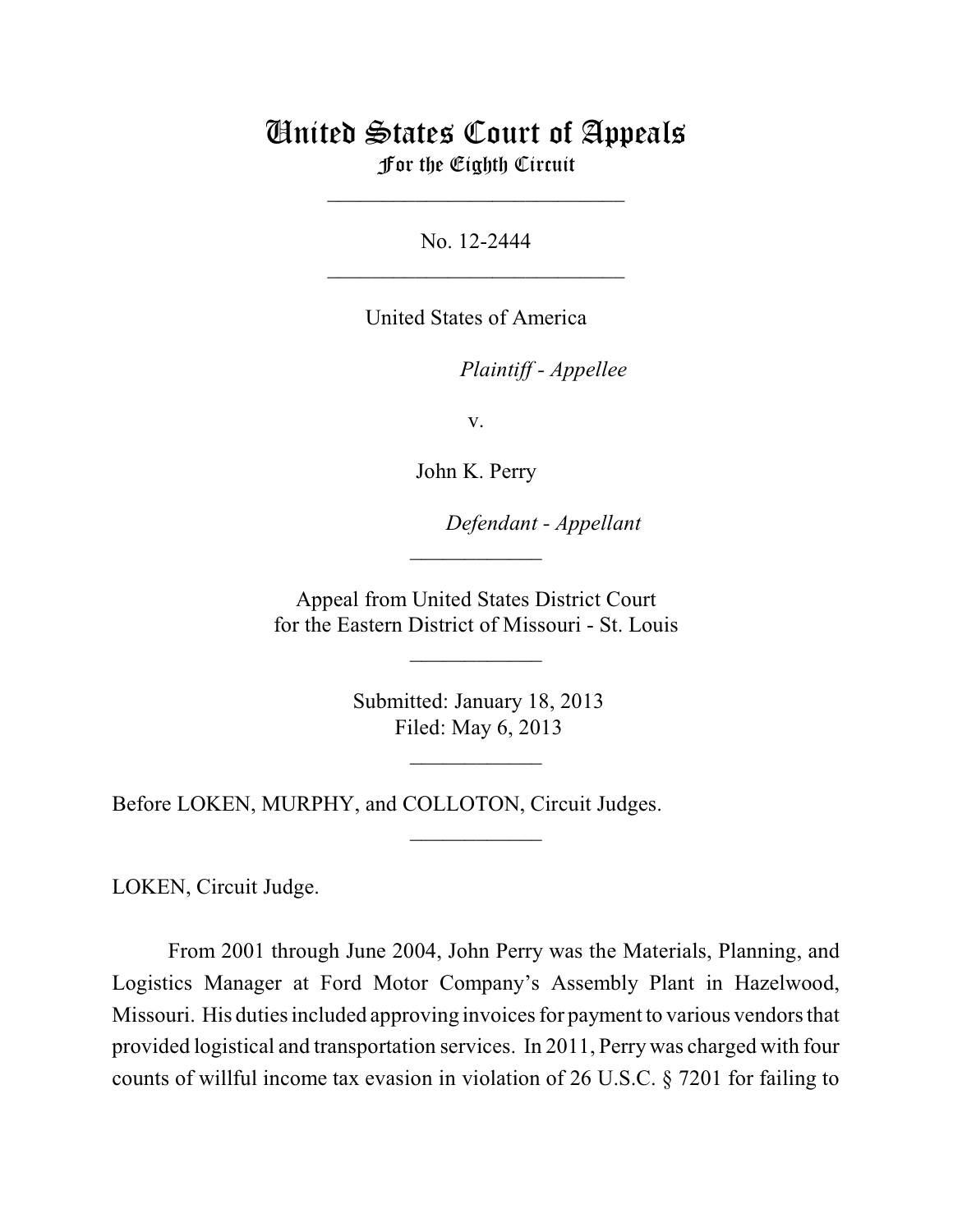report and then concealing kickbacks received from Ford vendors during each of the 2001 through 2004 tax years. A jury convicted Perry on all counts after a six-day trial. Following a lengthy sentencing hearing, the district court<sup>1</sup> overruled most of Perry's objections to the tax loss calculations contained in the Presentence Investigation Report ("PSR") and sentenced him to 51 months in prison. Perry appeals his conviction, raising statute of limitations and suppression issues, and his sentence, arguing the district court erred in calculating tax loss, denying his request for a downward variance, and requiring that he pay \$926,602.75 in restitution to the Internal Revenue Service ("IRS") as a condition of supervised release. We affirm.

## **I. The Statute of Limitations Issue.**

Tax evasion is defined in § 7201 as willfully attempting "in any manner to evade or defeat any tax imposed by this title or the payment thereof." The elements of this felony offense "are willfulness; the existence of a tax deficiency; and an affirmative act constituting an evasion or attempted evasion of the tax." Sansone v. United States, 380 U.S. 343, 351 (1965) (citations omitted). "[A]ny conduct, the likely effect of which would be to mislead or to conceal for tax evasion purposes, can constitute an affirmative act of evasion." United States v. Schoppert, 362 F.3d 451, 460 (8th Cir.) (quotations omitted), cert. denied, 543 U.S. 911 (2004); see United States v. Silkman, 156 F.3d 833, 835 (8th Cir. 1998). Prosecution of this offense is subject to the six-year statute of limitations in 26 U.S.C. § 6531(2).

Perry was first indicted on March 24, 2011. Each count of the superseding indictment charged that he willfully attempted to evade taxes by preparing and filing a false and fraudulent federal income tax return for the year at issue, "and by making false statements to an IRS Special Agent" in August 2006. The district court

<sup>&</sup>lt;sup>1</sup>The Honorable Audrey G. Fleissig, United States District Judge for the Eastern District of Missouri.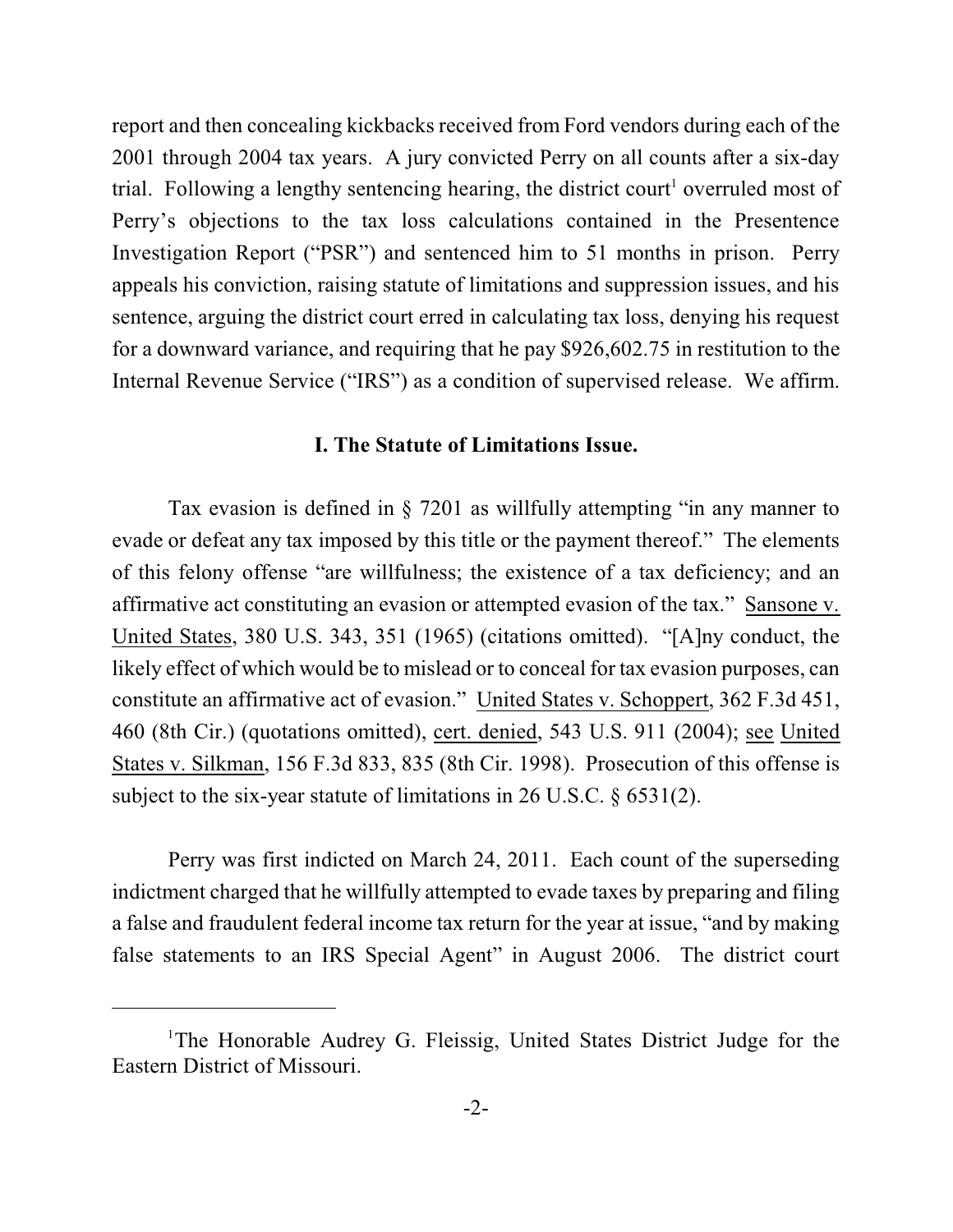instructed the jury, without objection, that (i) the methods of evasion charged in each count were filing false returns and making false statements to an IRS agent; (ii) the jury must find unanimously that the government proved at least one of the methods of evasion charged; and (iii) "at least one of the acts of evasion alleged in that count occurred after March 24, 2005."<sup>2</sup>

On appeal, Perry argues the government introduced insufficient evidence that he lied when IRS Special Agent Juli Ricchio interviewed him on August 26, 2006, and therefore the counts charging willful attempts to evade taxes due for the 2001 through 2003 tax years were time-barred. Recounting that interview, Agent Ricchio testified that Perry disclaimed any involvement in a fraudulent invoice scheme at Ford and denied receiving cash payments or kickbacks from vendor Thomas Buske or his companies. The government introduced evidence that Buske paid Ford manager Perry substantial kickbacks in the form of cash and indirect payments for his role in various fraudulent schemes, including cash payments of \$18,000 to \$25,000 per month from 2001 to early 2004; purchase of a Jaguar and Lincoln Aviator for Perry and his then-wife, Tammy; and payments for a costly addition to Perry's home in Lake St. Louis and for Perry's purchase of two properties in Breckenridge, Colorado. The government also introduced handwritten ledgers, found in Perry's safe, that divided illicit profits from specific inflated invoices between Buske and Perry.

In addition to receiving kickbacks from Buske, the owners of a transportation logistics company testified that Perry forced them to pay him \$10,000 to \$20,000 per month to keep their contract with Ford, disguising the bribes as "consulting fees." Perry failed to report these kickbacks and bribes as income on his tax returns for the 2001 through 2004 tax years. By convicting Perry on all four counts, the jury

 $2^2$ This interpretation of the six-year statute of limitations was consistent with the decisions of many of our sister circuits. See United States v. Irby, 703 F.3d 280, 283- 84 (5th Cir. 2012), and cases cited; United States v. Dandy, 998 F.2d 1344, 1355-56 (6th Cir. 1993), cert. denied, 510 U.S. 1163 (1994).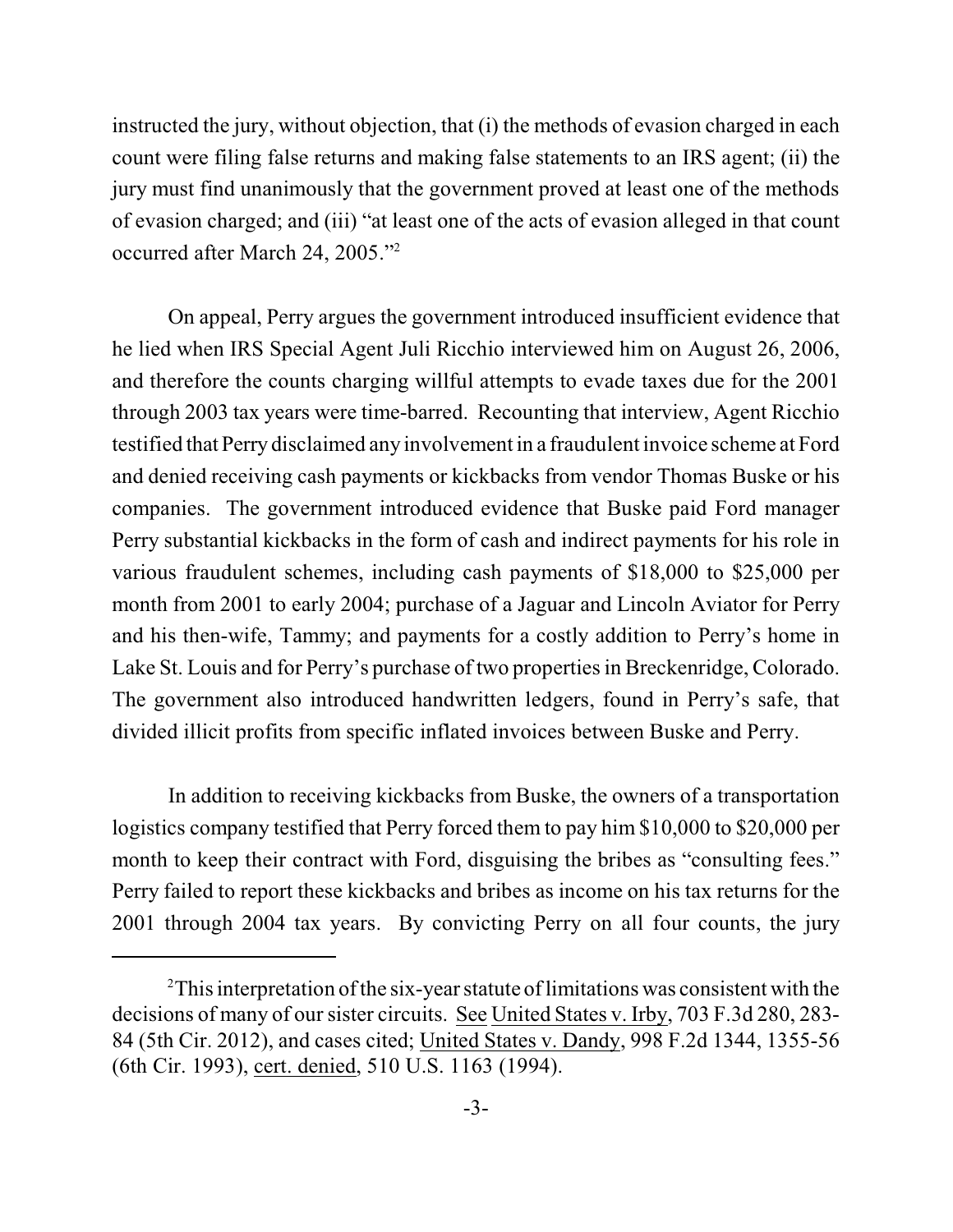necessarily found that Perry lied to Agent Ricchio during the August 2006 interview in a continuing attempt to evade his income tax liabilities. After careful review of the trial record, we conclude there was more than sufficient evidence for a reasonable jury to find beyond a reasonable doubt, with respect to each count, that Perry committed an act of tax evasion within six years of the indictment.

## **II. Suppression Issues.**

Based on information provided by an employee of Buske's company and by Perry's ex-wife, Tammy, Postal Inspector Michael Levinson applied for a warrant to search a residence in Vermillion, Ohio, where Perry moved after the divorce. The warrant issued and was executed on August 26, 2006. Agent Ricchio interviewed Perry at the residence while federal agents completed the warrant search. Prior to trial, Perry moved to suppress statements he made during that interview and evidence seized during the search. He now appeals the district court's denial of these motions following separate evidentiary hearings.

**A.** Perry first contends the district court erred in not suppressing, as involuntary, statements he made during Agent Ricchio's interview. "A statement is involuntary when it was extracted by threats, violence, or express or implied promises sufficient to overbear the defendant's will and critically impair his capacity for selfdetermination." United States v. LeBrun, 363 F.3d 715, 724 (8th Cir. 2004) (en banc) (quotations omitted), cert. denied, 543 U.S. 1145 (2005). We review the district court's fact findings for clear error and its legal conclusion that the statements were voluntary *de novo*. Id.

At the suppression hearing, Agent Ricchio testified that she interviewed Perry in the dining room after being told by another agent that Perry said he wanted a lawyer when he first answered the door. Agent Ricchio told Perry he was free to leave or stay during the warrant search and, when he chose to stay, that she would not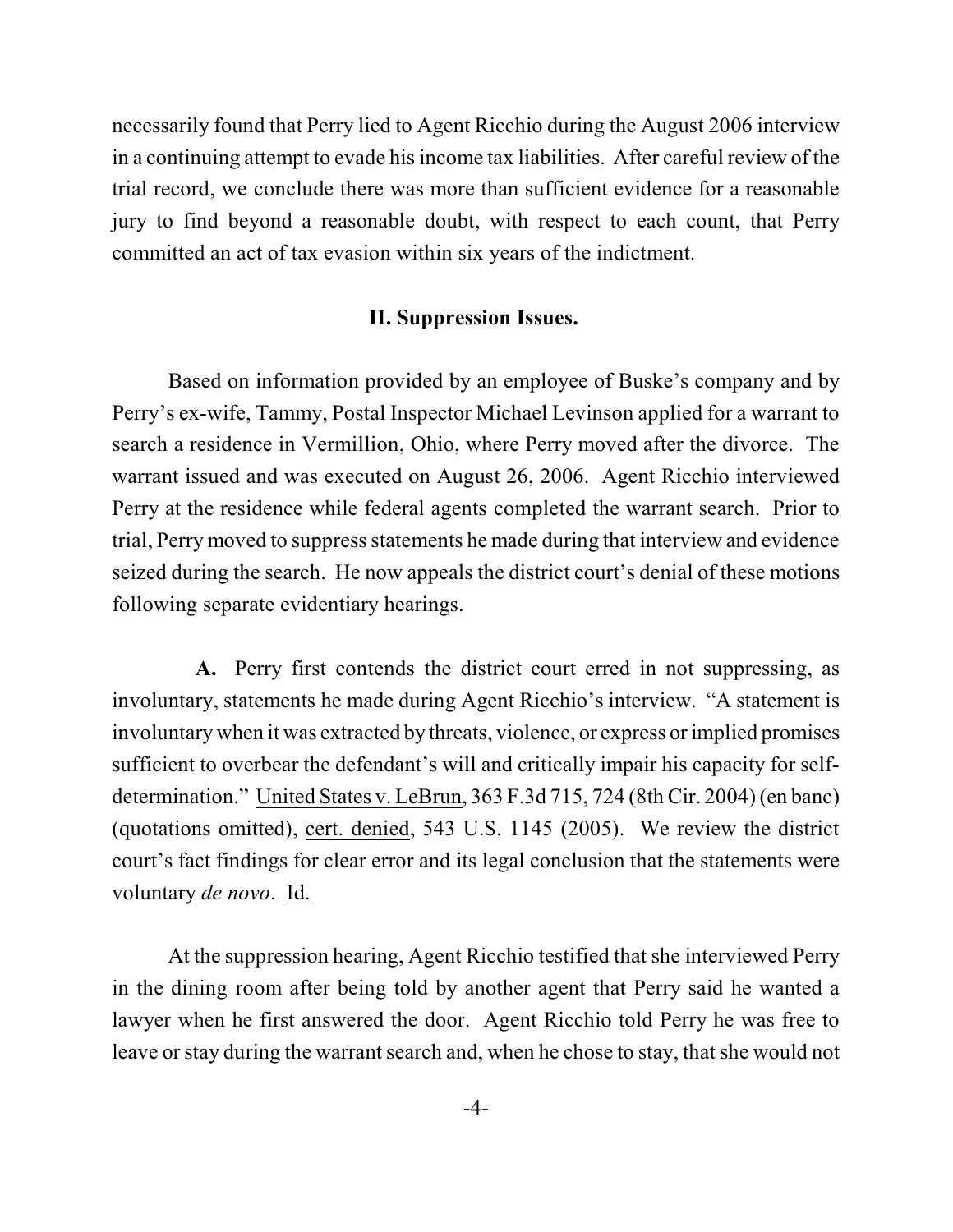question him because he wanted an attorney but would explain why the agents were there. She explained theywere investigating fraud against Ford Motor Company, and they believed Perry had used his position at Ford to approve fraudulent invoices. Perry testified that he immediately told the agents he wanted an attorney when he first answered the door, then refused to talk to Agent Ricchio despite her repeated attempts to ask questions, and finally agreed to talk only after she told him that he was not the main target of their investigation. The district court found that Agent Ricchio truthfully advised Perry of the reason for the search and that he was a subject of their investigation. The court concluded that, even if Perry was told he was not a target, his "will was not overborne and any such representations would not be sufficient to require a suppression of [his] statements."

On appeal, Perry argues his statements should have been suppressed because Agent Ricchio "was inaccurate, mistaken, wrong or untruthful . . . at the motion hearing and then at trial." The district court's finding that Agent Ricchio did not deceive Perry was an assessment of her credibility that was not clearly erroneous. In addition, we agree with the court's conclusion that any deception regarding whether Perry was a target of the investigation did not render his statements involuntary. See United States v. Brave Heart, 397 F.3d 1035, 1041 (8th Cir. 2005); LeBrun, 363 F.3d at 724. Agent Ricchio did not make threats, display her weapon, raise her voice, or promise Perry he would not be arrested or prosecuted. Perry was an educated and sophisticated 50-year-old Fordmanager who gave every indication he understood the nature of the investigation and Agent Ricchio's questions.

**B.** In a separate pretrial motion, Perry requested a hearing under Franks v. Delaware, 438 U.S. 154 (1978), alleging that Inspector Levinson's warrant affidavit contained materially false information. In support, Perry submitted an affidavit challenging the accuracy and relevance of Levinson's recitation of information conveyed by Tammy and the other informant. The district court denied the motion, concluding that Perry failed to make a "substantial preliminary showing of deliberate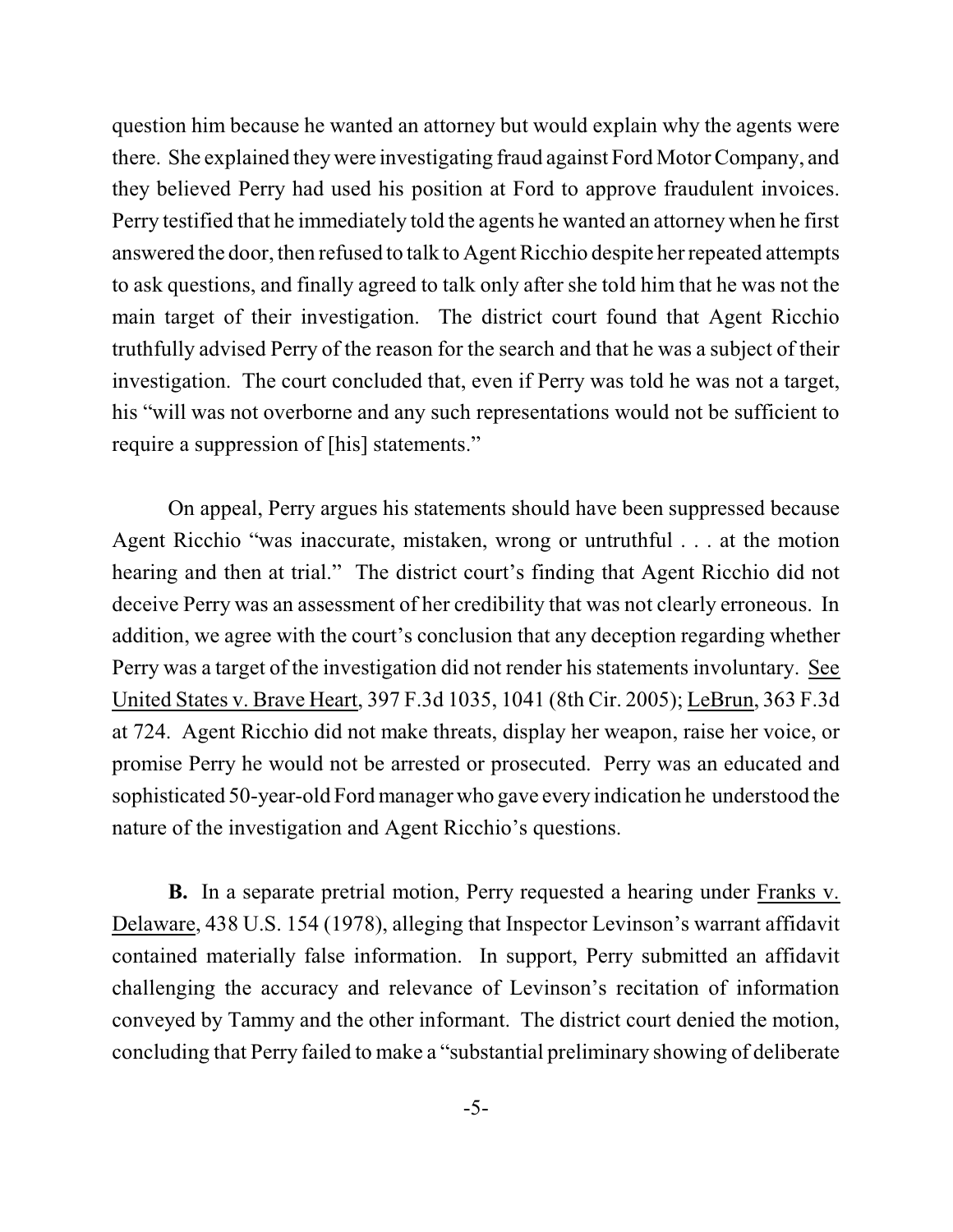falsehood or reckless disregard for the truth." United States v. Carnahan, 684 F.3d 732, 735 (8th Cir.) (quotations omitted), cert. denied, 133 S. Ct. 625 (2012). On appeal, Perry argues it was error to deny a Franks hearing because the allegations in Levinson's warrant affidavit were refuted by Perry's affidavit. We review the denial of a Franks hearing for abuse of discretion. United States v. Moore, 129 F.3d 989, 992 (8th Cir. 1997), cert. denied, 523 U.S. 1067 (1998). Merely averring that a warrant affidavit contained false information is not sufficient. "When no proof is offered that an affiant deliberately lied or recklessly disregarded the truth, a Franks hearing is not required." Id. There was no abuse of discretion.

## **III. Sentencing Issues.**

**A. Tax Loss Calculations**. To reflect the seriousness of a willful tax evasion offense, the advisory guidelines increase the base offense level by the amount of the "tax loss," that is, "the total amount of loss that was the object of the offense," including interest, as reflected in the guidelines Tax Loss Table. See U.S.S.G. §§ 2T1.1(a)(1), (c)(1), comment. (n.1), and 2T4.1. Consistent with IRS calculations, the amended PSR reported that Perry willfully failed to report \$1,594,329 in gross income in the 2001-2004 tax years, resulting in a total tax loss of \$926,602 -- \$578,226 in unpaid income taxes plus \$348,376 in interest. This produced a base offense level of 20. See § 2T4.1(H) (tax loss of more than \$400,000 and not more than \$1,000,000). The district court then imposed two two-level enhancements under § 2T1.1(b)(1) and (2), resulting in an advisory range of 51 to 63 months in prison.

At sentencing, Perry raised a plethora of fact-intensive objections to this tax loss computation. Relying on evidence presented at trial, the district court overruled most but not all of Perry's objections. On appeal, Perry argues the district court clearly erred in not deducting from the gross amount of unreported taxable income (i) up to \$500,000 Perry "may have contributed" to a scheme to defraud a Ford vendor; (ii) \$131,500 paid by Buske for the addition to Perry's Lake St. Louis home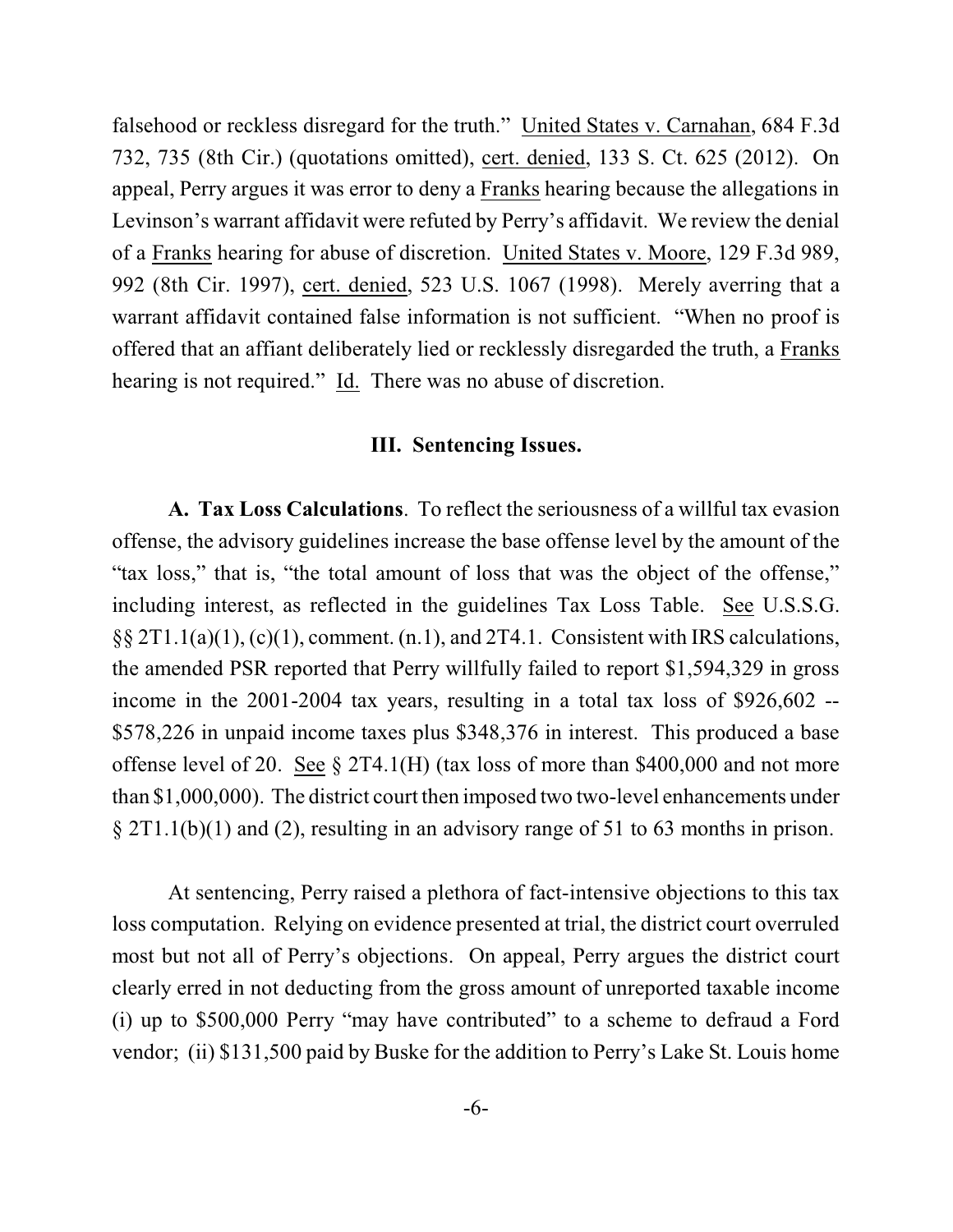and payments Buske made toward two Colorado properties because they were loans Perry intended to repay; (iii) the new Jaguar purchased by Buske because it was income only to Tammy; (iv) cash payments by Buske for a boat lift and a Lincoln Aviator that were double-counted; and (v) \$12,000 in other payments that were not proved at trial.

A district court may rely on evidence presented at trial, and its "factual findings regarding the amount of tax loss will be upheld unless clearly erroneous." United States v. Willis, 277 F.3d 1026, 1035 (8th Cir. 2002). We are satisfied that the district court's tax loss findings were not clearly erroneous. But in any event, we need not consider these issues because Perry makes no showing that the items in question -- individually or in combination -- would have lowered his base offense level by reducing the net tax loss from \$926,602 to less than \$400,000.<sup>3</sup>

**B. Reasonableness of the 51-Month Sentence.** At sentencing, Perry moved for a downward departure under U.S.S.G. § 5K2.20 for aberrant criminal behavior and urged the district court to grant a downward variance and sentence him to a term of probation or a prison sentence substantially below the bottom of the advisory guidelinesrange. After carefully balancing mitigating factors such as Perry's age and lack of a criminal record with the seriousness of the offense, the many victims, and Perry's steadfast refusal to accept responsibility for his greedy actions, the district court concluded that a sentence at the bottom of the advisory range will "provide adequate deterrence, protect the community, achieve parity with the sentences of similarly situated individuals and possibly allow you to be released from prison at a time when you will be able . . . to provide restitution." On appeal, Perry argues this

<sup>&</sup>lt;sup>3</sup>Perry also argues, without citation to authority, that the amount of tax loss should have been submitted to the jury and should not include interest. These contentions are without merit. See United States v. Tucker, 217 F.3d 960, 961 (8th Cir. 2000) (the government must prove fact-intensive issues such as tax loss by a preponderance of the evidence at sentencing); U.S.S.G. § 2T1.1 comment. (n.1).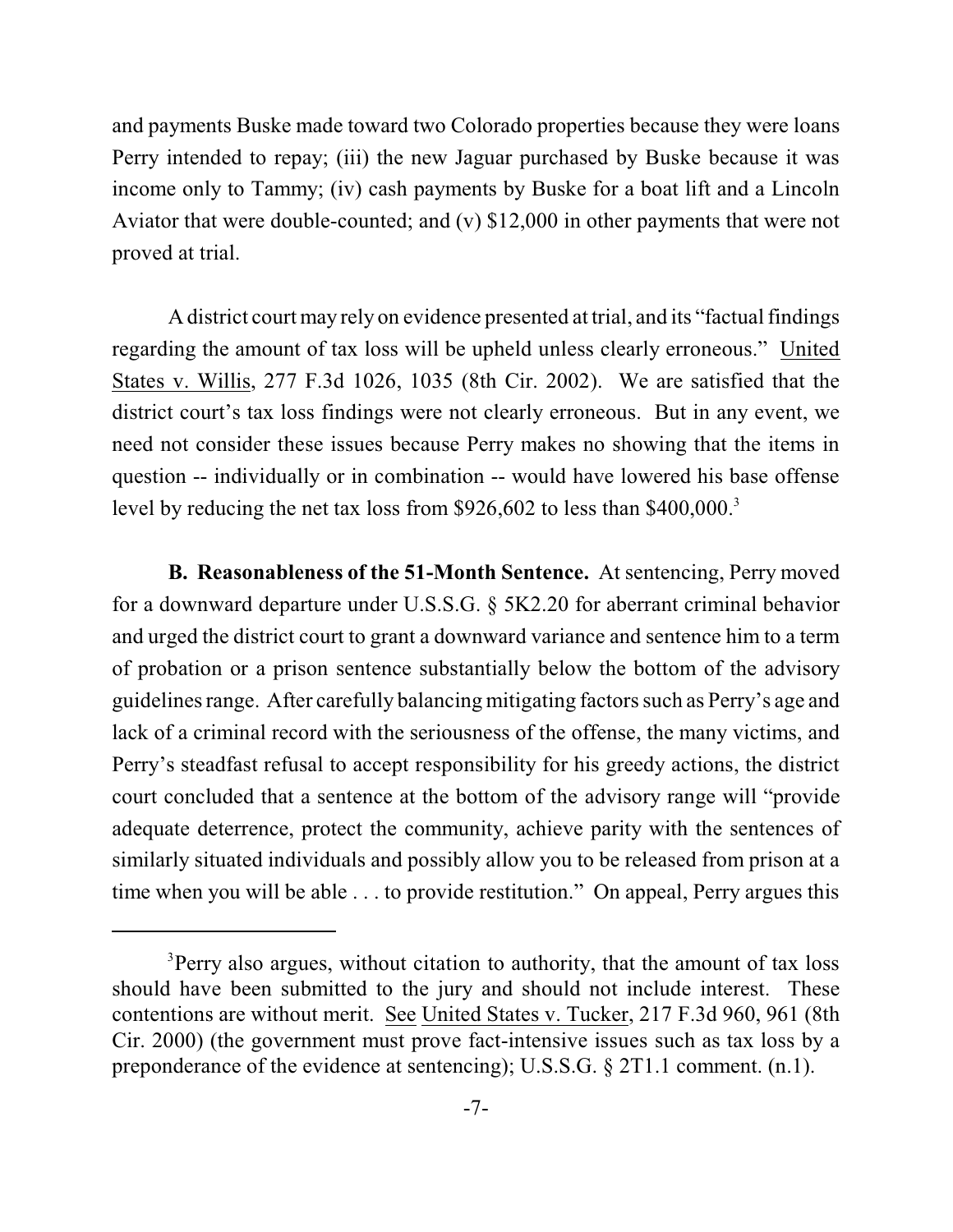sentence is substantively unreasonable because "he should not be in prison for this length of time for this kind of offense." $4$  A sentence within the guidelines range is presumptively reasonable on appeal. See, e.g., United States v. Borromeo, 657 F.3d 754, 756 (8th Cir. 2011). Here, nothing in the record convinces us that the district court abused its considerable discretion in fashioning an appropriate sentence. See United States v. Feemster, 572 F.3d 455, 464 (8th Cir. 2009) (en banc).

**C. Restitution Issues.** The sentence imposed by the district court included, as a special condition of supervised release, an order that Perry pay restitution to the IRS, as the victim of his tax evasion offense, the amount of the tax loss determined by the court in determining the advisory guidelines range -- \$926,602.75, consisting of \$578,226 in total tax deficiencies for the four tax years in question plus \$348,376.75 in interest. Perry does not challenge the calculations underlying this amount but raises a number of legal issues on appeal.

1. Perry contends the restitution order must be vacated because the Victim and Witness Protection Act ("VWPA") and the Mandatory Victims Restitution Act ("MVRA") do not apply to Title 26 offenses. See 18 U.S.C.  $\S$ § 3663(a)(1)(A), 3663A(c)(1). However, as many circuits have noted, Congress has explicitly granted district courts discretionary authority to "make restitution to a victim of the offense" a condition of supervised release, without regard to whether the defendant committed an offense enumerated in  $\S$ § 3663(a)(1)(A) or 3663A(c)(1). See 18 U.S.C. §§ 3563(b)(2), 3583(d), 3556; United States v. Hassebrock, 663 F.3d 906, 923-25 (7th Cir. 2011) (collecting cases), cert. denied, 132 S. Ct. 2377 (2012); U.S.S.G. § 5E1.1(a)(2). Here, unlike the record on appeal that caused a remand in Hassebrock,

<sup>&</sup>lt;sup>4</sup>Perry does not appeal the denial of his motion for a downward departure, and rightly so. "A district court's refusal to grant a downward departure under the sentencing guidelines is unreviewable unless the court had an unconstitutional motive in denying the request or failed to recognize that it had the authority to depart downward." United States v. Dixon, 650 F.3d 1080, 1084 (8th Cir. 2011).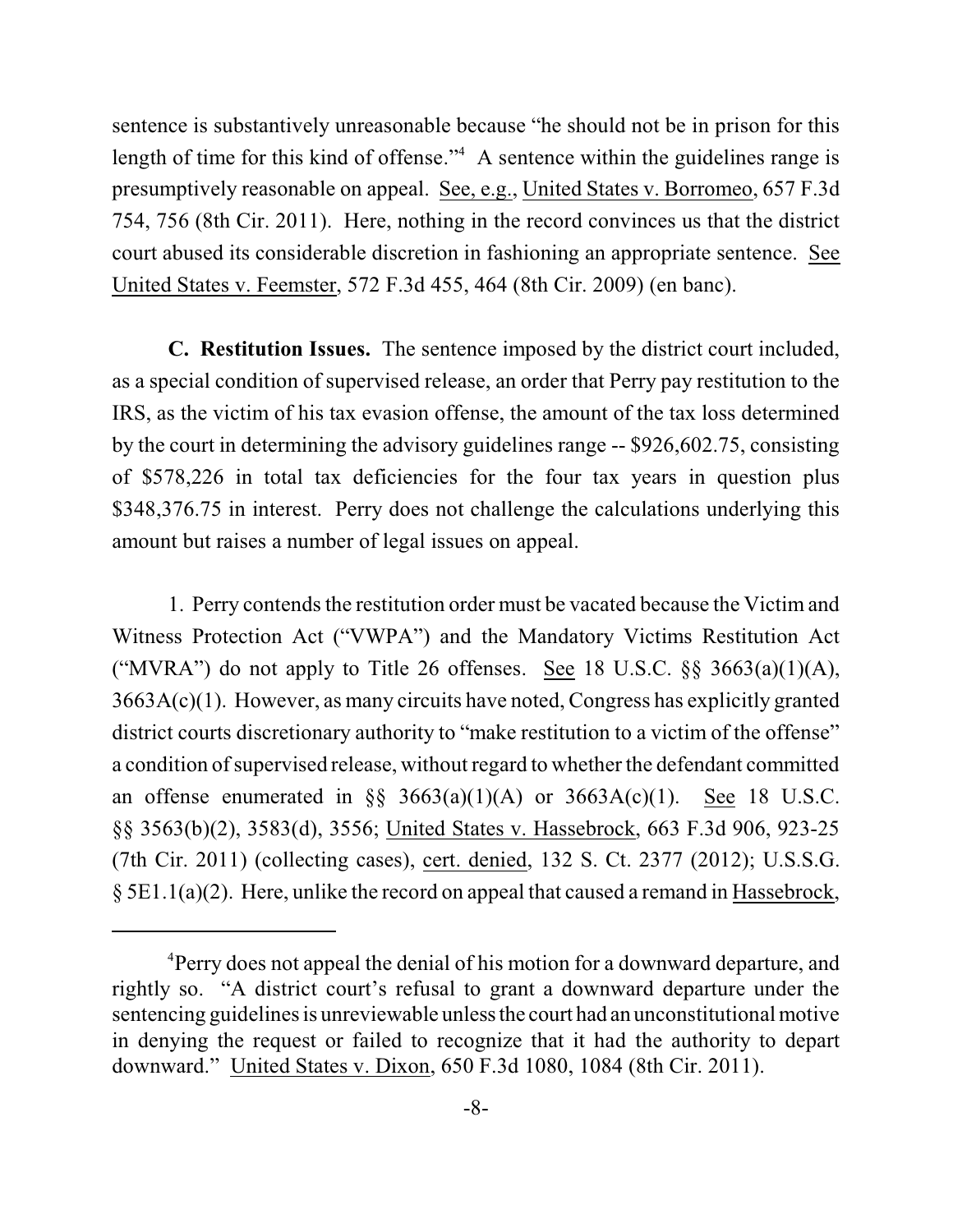the district court made clear that restitution was being ordered as a condition of Perry's supervised release, not pursuant to the VWPA or the MVRA.<sup>5</sup>

2. Perry contends that the district court lacked statutory authority to include \$348,376.75 in interest in the restitution order. We disagree. In fashioning a restitution order, the district court must "order restitution to each victim in the *full amount* of each victim's losses . . . ." 18 U.S.C. § 3664(f)(1)(A) (emphasis added), a statute made applicable to restitution ordered as a special condition of supervised release by 18 U.S.C. § 3556. Federal tax law imposes interest on tax delinquencies to compensate the government for the time-value of its loss. See 26 U.S.C. § 6601. Accordingly, the district court did not abuse its discretion by including interest in a restitution order intended to compensate the IRS as a victim for the full amount of its losses from Perry's evasion of income taxes owed for the 2001-2004 tax years. Accord United States v. Ellefsen, 655 F.3d 769, 782 (8th Cir. 2011) (affirming a restitution award to the IRS that included interest); Hassebrock, 663 F.3d at 926 (same); United States v. Qurashi, 634 F.3d 699, 703-04 (2d Cir. 2011). 6

3. As part of its broader investigation of Buske's alleged schemes to defraud Ford and other victims, the government seized approximately \$660,000 from Perry's

 $\delta$ Another way to impose essentially the same special condition is to require that the defendant while on supervised release comply with the tax laws and cooperate with the IRS by filing tax returns and paying amounts due. As this type of condition is *not* an order of restitution, United States v. Miller, 557 F.3d 919, 921 (8th Cir. 2009), remedies for non-compliance may not be subject to the strictures of 18 U.S.C. § 3613A(a)(2), which produced complex fact issues in cases such as United States v. Holt, 664 F.3d 1147, 1150 (8th Cir. 2011), cert. denied, 132 S. Ct. 1981 (2012).

<sup>&</sup>lt;sup>6</sup>Perry's further contention that interest could not be included because the government did not present evidence of the interest owing at trial is without merit. The amount of restitution is a sentencing issue that the government must prove at sentencing by a preponderance of the evidence. See Ellefsen, 655 F.3d at 782.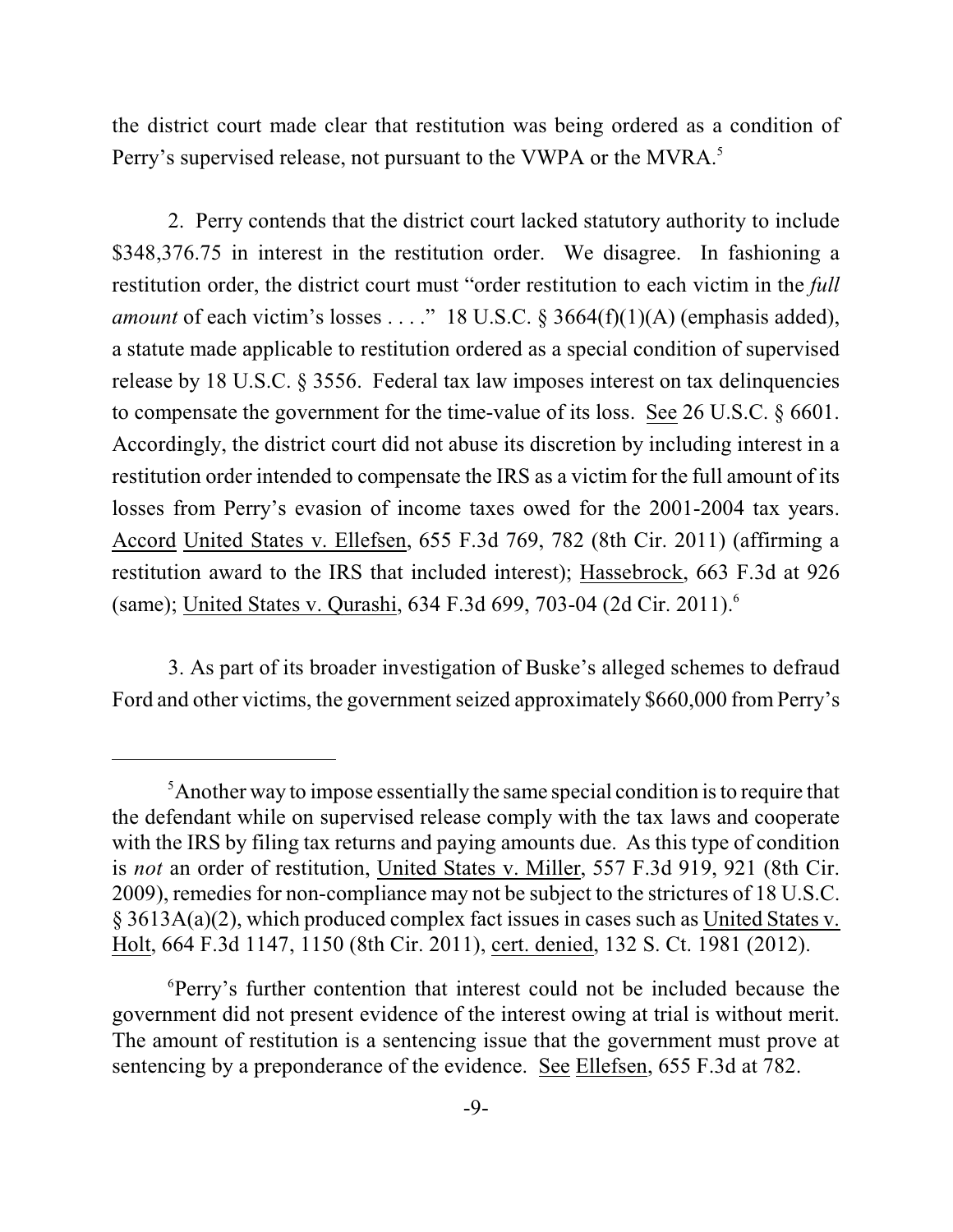TD Ameritrade account in January 2007 and initiated a civil action in the Eastern District of Wisconsin to forfeit the funds as proceeds of a money laundering conspiracy involving Perry and Buske. See 18 U.S.C. § 981(a)(1)(A). At sentencing, Perry argued that the seized funds should offset his restitution liability. At that time, the forfeiture action was stayed pending resolution of the government's criminal prosecution of Perry.<sup>7</sup>

Responding to this contention, the government represented that, should it prevail in the forfeiture action, it would use the seized funds to compensate the victims of Perry's fraudulent schemes, so no double recovery by the United States would occur. Government counsel advised that the seized funds were being held in an interest-bearing account but could not assure the court that all interest earned would also go to the victims, not to the government. After hearing argument on the issue, the court denied Perry's request for an offset because no offset would be warranted if the Wisconsin court determines that the funds are "properly forfeited and are used to pay restitution toward victims," or if the government's forfeiture action is dismissed and the funds "come back to Mr. Perry." Regarding the uncertain interest issue, the court's order provided that any interest ultimately retained by the government would offset the interest portion of Perry's restitution obligation. Perry appeals the court's denial of his offset request.

The question whether funds forfeited to the government should offset a criminal restitution order to the government as victim in order to avoid a double recovery raises complex and difficult issues of law and fact that are not properly addressed in the abstract. Compare United States v. Ruff, 420 F.3d 772, 776 (8th Cir. 2005), with United States v. Taylor, 582 F.3d 558, 566 (5th Cir. 2009), cert.

<sup>&</sup>lt;sup>7</sup>See United States v. Approximately \$659,990.83 in U.S. Currency in TD Ameritrade Account Ending in 0902 Held in the Name of John K. Perry, Case No. 2:07-CV-00264, Order Granting Motion to Stay (E.D. Wis. Mar. 20, 2008).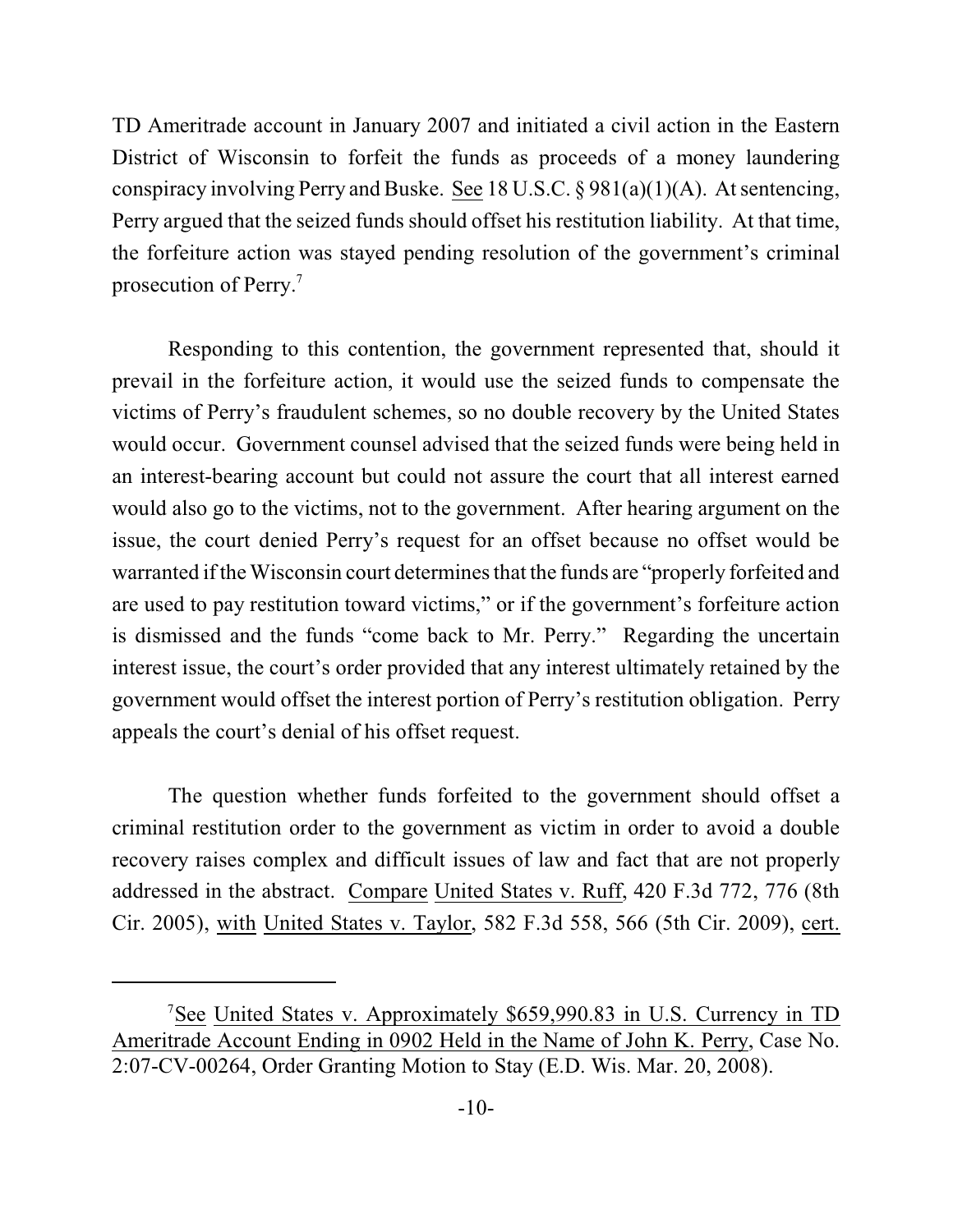denied, 130 S. Ct. 1116 (2010), and United States v. Emerson, 128 F.3d 557, 567-68 (7th Cir. 1997). Here, as the district court wisely noted, the civil forfeiture action is pending, and therefore whether the seized funds will ultimately be forfeited, and if so, where they will be distributed, is unknown. Moreover, the sentencing record does not clarify the basis for the government's forfeiture action, which likely was not Perry's income tax evasion, or the source of the funds seized, or whether any part of those funds were unreported income that increased Perry's restitution liability. Thus, Perry's allegation of double recovery is entirely speculative and his request for an offset was properly denied, even if an offset would be appropriate to avoid double recovery by the IRS or by the United States government, an issue we decline to address. All such questions must await final resolution of the forfeiture action or enforcement of the restitution order, at which time the district court will retain authority to modify the amount of restitution as may be appropriate. See 18 U.S.C. § 3664(j)(2); United States v. Manzer, 69 F.3d 222, 230-31 (8th Cir. 1995).

4. Finally, Perry argues the district court should have "split" his restitution tax liability because it is "grossly unfair" to permit ex-wife Tammy to reap more than half the benefits from their joint tax evasion in the subsequent divorce, while making Perry repay the IRS's entire loss. This is not an issue of law because the restitution statutes only grant authority to "apportion liability" among multiple defendants, and Tammy was not a co-defendant. See 18 U.S.C. § 3664(h). Therefore, we question whether the district court had discretion to order Perry to pay an amount of restitution less than the IRS's entire tax loss; joint filers are jointly and severally liable for income tax deficiencies. See 26 U.S.C. § 6013(d)(3). But even if the court had such discretion, it was not abused. Noting that the IRS may seek recovery of taxes owed from either Tammy or Perry, the district court eliminated any risk of double recovery by expressly providing that "[t]he restitution amount attributable to the tax deficiency